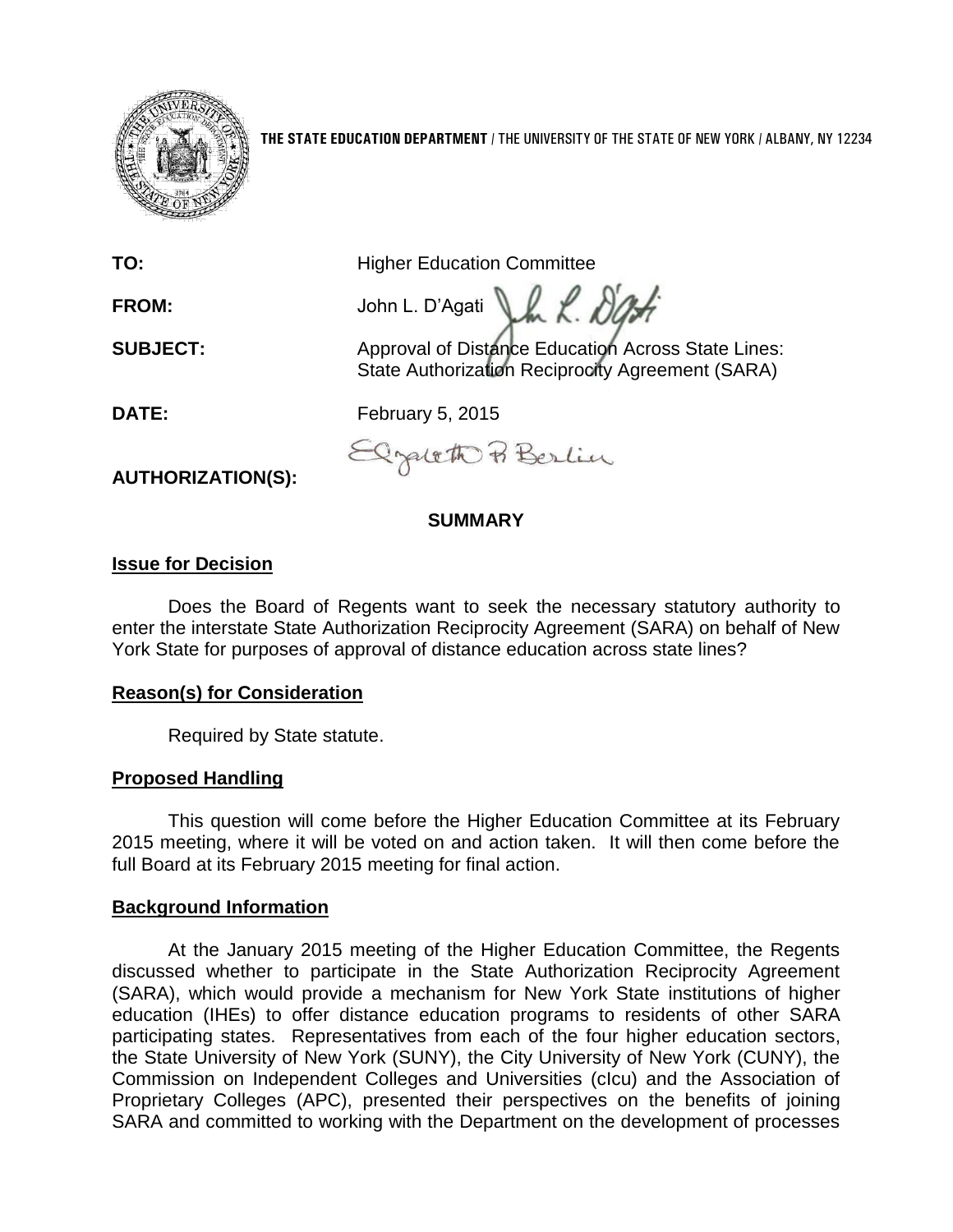for effectively carrying out SARA responsibilities. The implementation plan and timeline will include collaboration with the four higher education sectors.

The Regents requested that Department staff provide additional information concerning the following issues:

# **1. Would statutory authority be necessary for the Regents to sign SARA on behalf of New York State?**

The application for state membership in SARA includes a requirement that the state affirm the following:

> *The state entity responsible for joining SARA has the legal authority under state law to enter an interstate agreement on behalf of the state and has provided a copy of the statutory or other legal authority documenting this.*

In the opinion of the Department's Office of Counsel, the Board of Regents needs specific statutory authority to enter into this interstate agreement. The Department has drafted the attached one-page legislative proposal for consideration by the Board of Regents, which will be included in the Department's package of legislative proposals (Attachment A). If this legislative proposal is approved by the Board of Regents, the Department will then draft legislation to authorize the Board of Regents to enter into this interstate agreement, for consideration by the Legislature.

# **2. What procedure is in place if New York State chooses to withdraw from SARA?**

*A member state may withdraw from SARA by providing 90 days written notice from the appropriate state authority to its Regional Compact. Any institution operating under SARA from that state may continue to do so to the conclusion of its current academic term or 90 days after the date of receipt of notice of withdrawal, whichever is later, but not exceed six months from the date the notice was received by the Regional Compact. An institution that withdraws from SARA partway through its participation year receives no fee refund.*

# **3. What would the Department's responsibilities be under SARA?**

As discussed last month, if New York State participates in SARA, the Department would have several responsibilities. Those include:

 Developing an affiliation agreement with one of the regional higher education compacts that are administering SARA.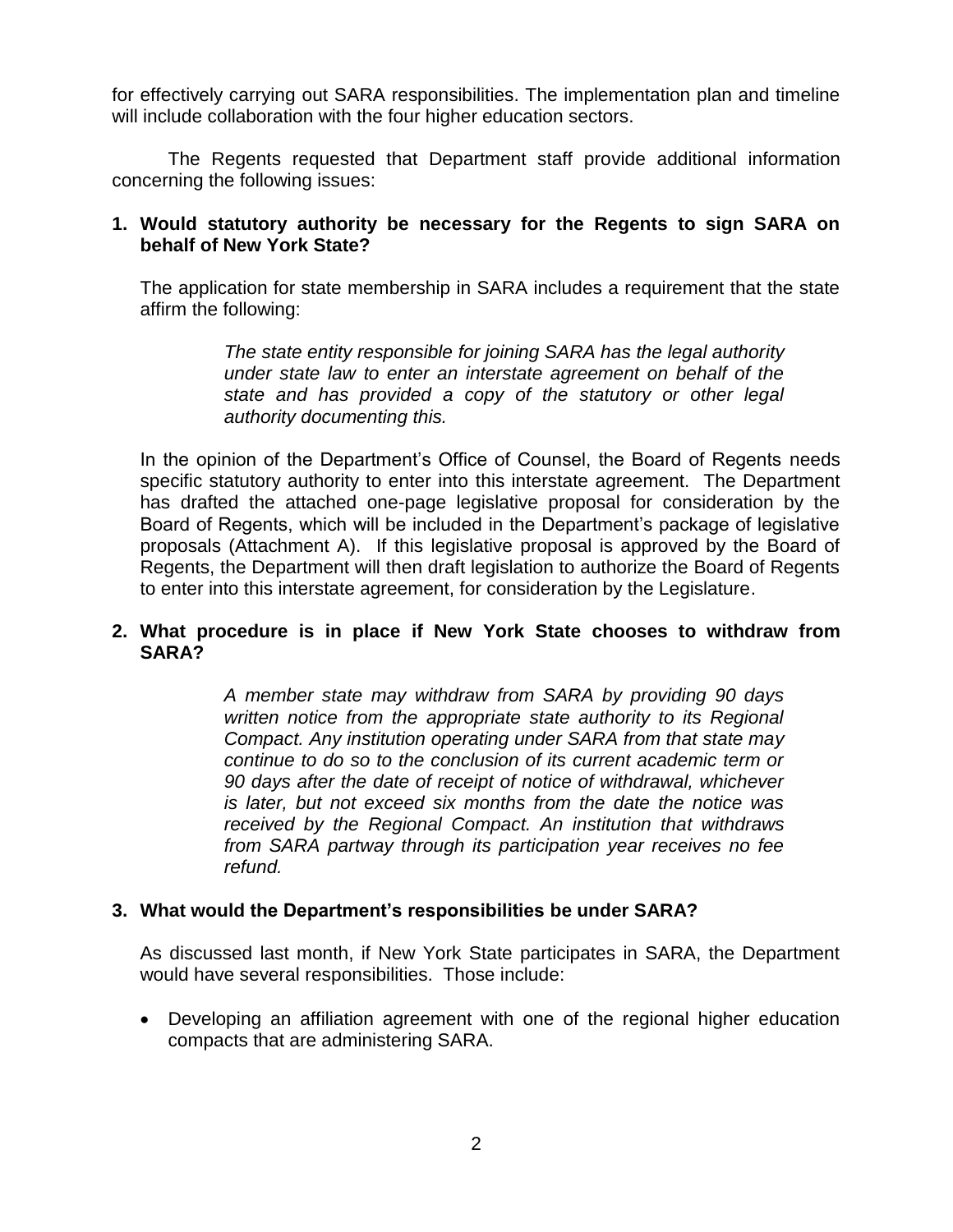- Developing and maintaining a process and procedure for the submission, review and approval of annual applications, and required documentation, from NYS institutions of higher education (IHE) that wish to participate in SARA.
- Working with the four higher education sectors (SUNY, CUNY, cIcu, APC) on a communication and roll-out plan for the new SARA process and procedures.
- Implementing procedures for the receipt, investigation and resolution of complaints filed by residents of other SARA states who are enrolled in NYS distance education programs and who file complaints alleging violations of SARA standards.
- Providing ongoing guidance and technical assistance for new IHE applicants seeking approval to offer distance education under the SARA.
- Providing assistance to other SARA states that receive complaints from NYS residents enrolled in distance education programs in those states.
- Working "cooperatively with other SARA states, regional compacts and the National Council for SARA to enable success of the initiative," including serving as the SARA "portal agency" for purposes of providing data, reports, and other information that may be required by the regional higher education compact and SARA.

### **4. What resources would be needed to participate in SARA as well as carry out the responsibilities described above?**

There will be a \$50,000 annual fee to affiliate with a regional higher education compact for purposes of participation in SARA (required by the SARA agreement).

Based upon information from the four higher education sectors, we also expect that, if New York State joins SARA, a large percentage of the 274 IHEs in NYS will apply to participate. It is estimated that the Department would require four full-time staff positions, at an approximate annual cost of \$500,000. This team would design, implement, and manage the statewide program, as well as coordinate with the National Council on SARA.

The Board of Regents would have the option of charging participant IHEs a fee to cover Department costs in administering SARA; however, without a state appropriation, the Department could not access these resources, and collecting and processing the fees would simply be an additional administrative burden.

### **5. What would be the next steps for implementation if the needed resources are provided?**

If the Board of Regents decides to seek statutory authority to enter into SARA on behalf of New York State, and if that authority is approved and appropriations are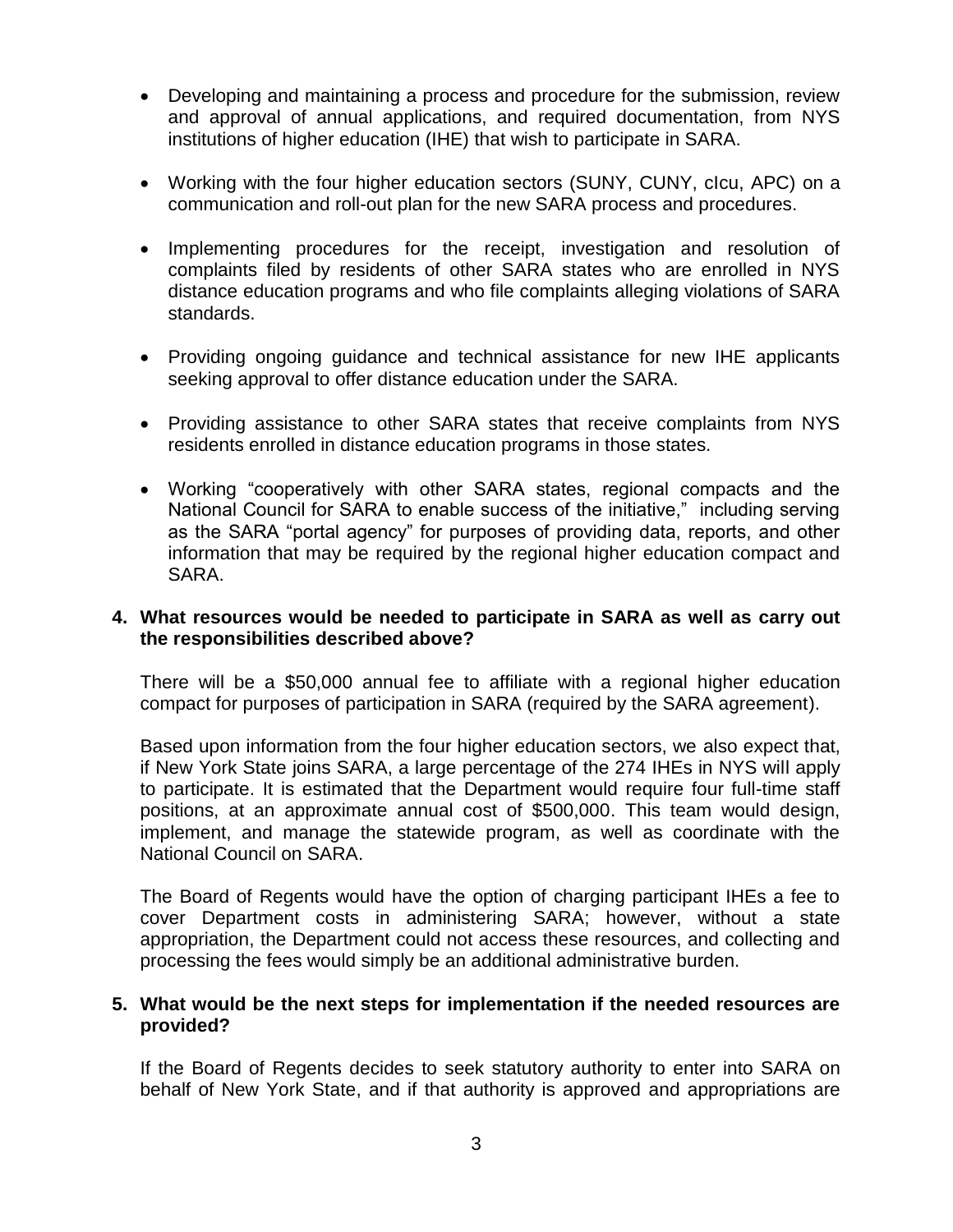provided to cover the annual fee and staffing, the Department will develop a SARA implementation plan and timeline.

# **Recommendation**

VOTED, that the Board of Regents approve the Department moving forward with legislative language to be included in the package of Departmental legislative proposals being submitted for consideration by the Legislature.

Attachment